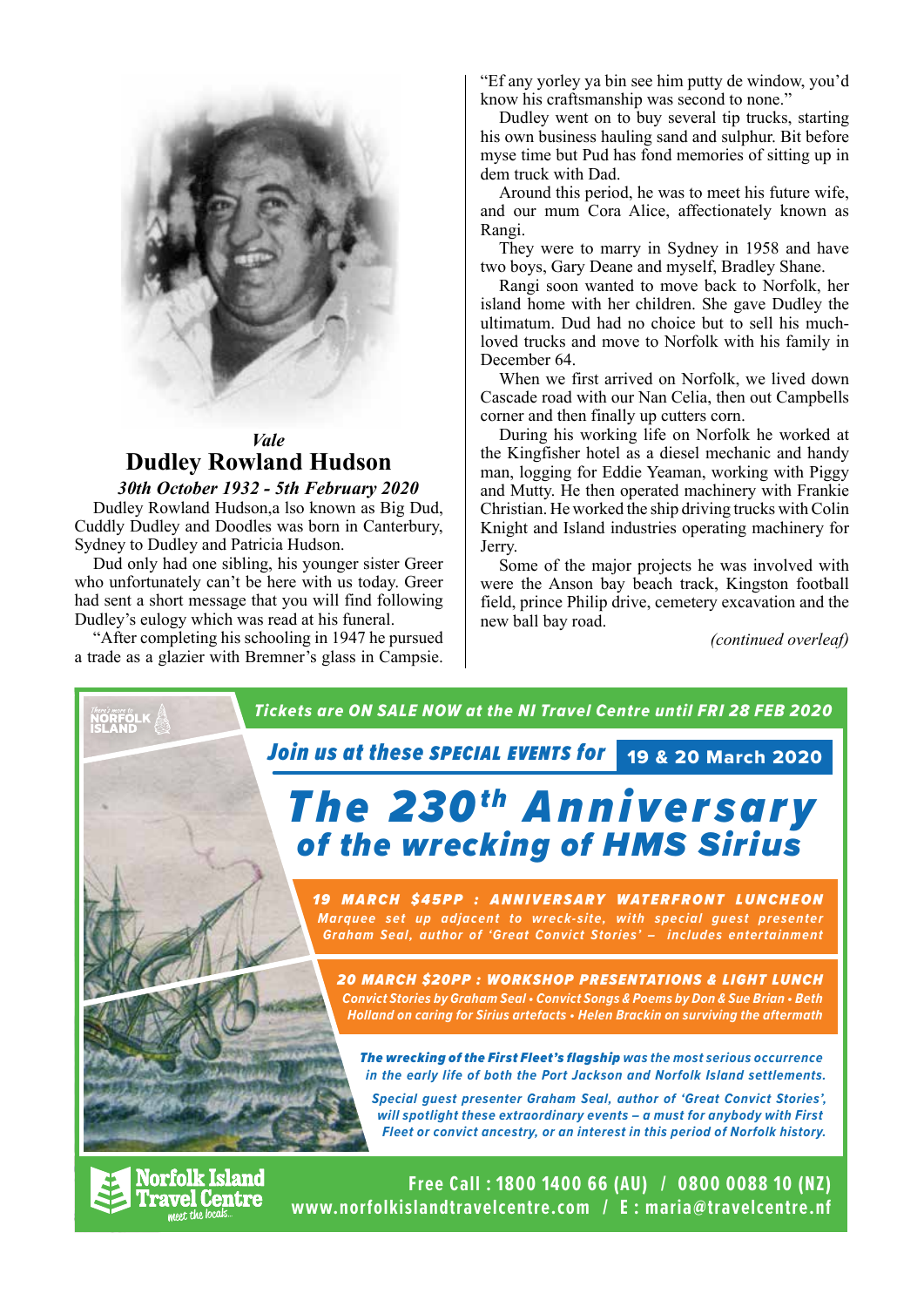#### *Dudley Rowland Hudson - continued*

"When we es young'un, me en myse miets bin spend many hours orn de back of daa machine, hanging orn fe dear life." It has been said by some "he bin el miek aa dozer dance."

Dudley worked at the airport for the last 25 years, carting fuel from Ball Bay and refuelling aircraft. During this whole period, he was to put to use his first learned trade, repairing broken windows and replacing glass in convict buildings.

Dudley was passionate about anything military, especially dem Willy's Jeep and a gun. And in fact, anything made in the U.S of A.

He was an avid coin collector, as many of yorley would know, en you find he still wunta know side somebody ya find aa gold sovereign.

He was a member of the gun club, representing Norfolk in competition. He thought he was daa guude, I bin see him try shoot dem clay targets one handed from the hip.

Some of his favourite places on Norfolk were Paradise, Hotel Norfolk, Castaway, South Pac and the RSL, or anywhere else that beer was served!

Dudley loved his animals, chooks, his cats Ginger and Georgie Girl, Freckles the dog and his duck which he once tried to relocate to the dam. But 'Duckums' was waiting for him when he got back home…

Dudley was a proud grandfather to Deane, Tahnee, Kyle and Bronte.

Great Grandfather to Hudson, Arlo and Austin.

Dudley has been described as a larger than life character and a legend who made many people laugh with his impersonations, story-telling and sense of humour.

Dudley suffered complications during an operation in Brisbane some 5 years ago and then spent his final years up orn aa randa. We were told he will be missed as the life of the party, flirting and teasing the nurses.

In 2013, sadly the love of his life, Rangi, left him behind but now dem gwen be back together again.

He will be deeply missed by all his family and friends.

Love you. Rest in peace."

The following words were delivered at Dudley's funeral on behalf of his sister Greer.

"Unfortunately I can't be here today, but I do feel fortunate to have seen Dud as recently as December, when I visited him in Norfolk Island hospital as I have done on a number of occasions since he became unwell.

My fondest memories of my brother are of our childhood, we were very close. Despite the significant gap in our ages he welcomed his little sister and was very accommodating when he built a contraption which we affectionately called the boobarrow  $-$  a cross between a billy cart and a wheelbarrow – which he attached to his push bike to transport me around in. My first wheels so to speak. I think I liked it but I was probably too young to know danger.

When he progressed to motor bikes, and there were many, at least one of them had a side car which I got to ride in. I think I knew immediately that wouldn't be

my preferred mode of transport.

By the time he bought his first car he had also discovered girls and unfortunately his interest in me waned. I can still remember my disappointment, but when Rangi became his favourite girl, they presented me with 2 delightful nephews and all was forgiven.

Dud and his family moved to Norfolk Island 55 years ago and due to the distance, contact became less frequent however we kept in touch by correspondence and the occasional phone call.

So now that all we have is memories – mine are of a tall, lanky boy with curly brown hair who had a passion for vehicles, of all kinds, and the mechanics thereof – a passion I am pleased to say lives on in his family."

## **A few fond memories from each of Dudley's grandkids…**

From Tahnee

- getting in trouble for picking unripe fruit
- Building go carts from old mowers with blades removed
- ~ Collecting buckets of guavas to take home for Nan to make her famous porpieh jelly
- $\sim$  Secretly slipping me a \$50 every time we left after holidays
- Shooting the slug gun at beer cans with Pop off the back veranda
- Getting fed leftover cheese and crackers that Pop would bring home from the plane.
- $\sim$  Taking the blow up dingy to Emily so he could sit in it with his beers while we swam. Then one day brad tipped him out along with his beers... he wasn't happy.

...Bronte

- stealing his money from his secret hiding spots to spend at Sweeties
- $\sim$  Cracking macadamia nuts in the shed after school
- $\sim$  His continuous appetite for Nans cooking
- $\sim$  Helping him feed the chooks and collect the eggs for nan
- ...Deane
- ~ collecting empty beers cans and bottles from the RSL and having sneaky beers afterwards.
- Working the plane with my custom-made air New Zealand overalls
- Pop taking me for rides on the bulldozer and crying because of the engine noise. But then not wanting to get off because I was having too much fun.
- Being asked to put a little lemonade in each beer we shared together

...Kyle:

- Watching MASH and Deal or no Deal with Pop of an afternoon after school
- ~ Helping Pop make his home brew up at the old house
- Pop taking my little blue motorbike and me out Kingfisher on the back of the Mazda and Pop sitting and watching me for hours.